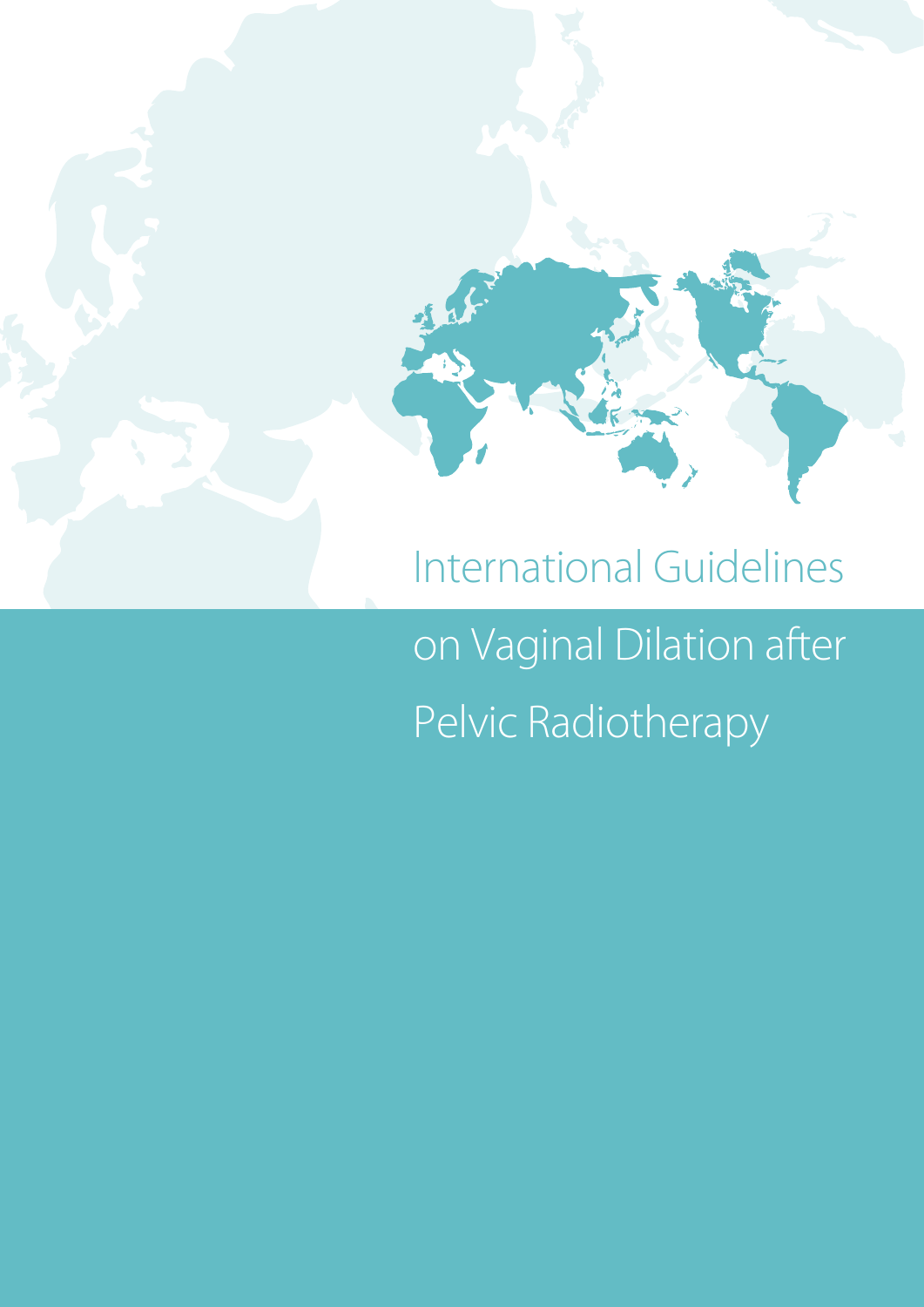## **International guidelines on vaginal dilation after pelvic radiotherapy**

#### **SUMMARY**

The purpose of these guidelines is to clarify the evidence and offer expert opinion with respect to the use of vaginal dilation for women having radical or adjuvant pelvic radiotherapy.

This document reviews the literature on the:

- **•** perceived rationale for dilation therapy
- **•** causes and definition of stenosis
- **•** incidence of stenosis
- **•** consequences of stenosis
- **•** prevention of stenosis

Good practice points on the use of vaginal dilation therapy have been developed to guide patients and clinicians. These include:

- **•** Dilation therapy may include the use of dilators, vibrators, fingers, or similar shaped devices. It may not be necessary if vaginal intercourse is resumed weekly (or more) following treatment.
- **•** Dilation therapy should be gentle.
- **•** Dilation therapy may be commenced at approximately 2-8 weeks post radiotherapy, when the acute inflammatory response has settled.
- **•** We suggest that a reasonable duration and frequency of dilation may range from three minutes twice a week, up to ten minutes and twice daily.
- **•** Women may be offered a range of sizes according to their anatomy. It is usual to start with the smallest and progress to whatever size is comfortable.
- **•** Women should know that a small amount of bleeding or 'spotting' after dilator use is normal. If there is a lot of bleeding or pain, a clinician (doctor, nurse or therapy radiographer) should be contacted.
- **•** Review the need for dilation therapy on a regular basis, consider discontinuation of dilation therapy when no longer required; e.g. when sexually active or experiencing no discomfort during vaginal examinations at follow up 1-2 years post treatment.
- **•** If stenosis develops record vaginal toxicity using a recognised score.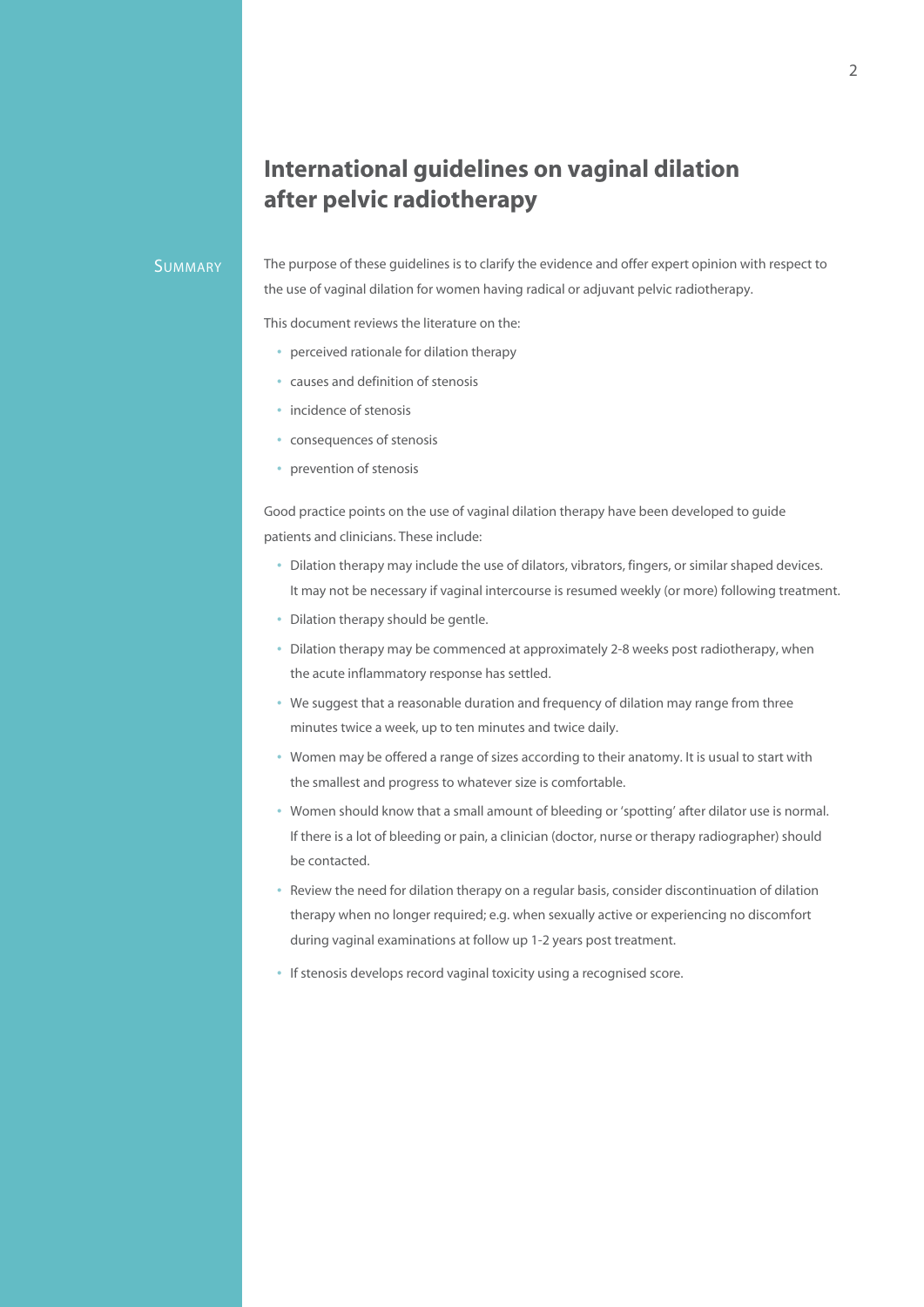# **International guidelines on vaginal dilation after radiotherapy; a clinical guideline**

#### **INDEX**

Summary

- Index
- Clinical guideline group
- Key to Evidence Statements and Grade of Recommendations
- Aim and Scope of the Guidelines
- The Rationale for Vaginal Dilation
- Cause of Stenosis
- Defining Vaginal Stenosis
- Incidence of Vaginal Stenosis
- The Consequences of Stenosis
- Literature Review: Use of Dilation to prevent Vaginal Stenosis
- 13 Interventions to prevent Vaginal Stenosis
- References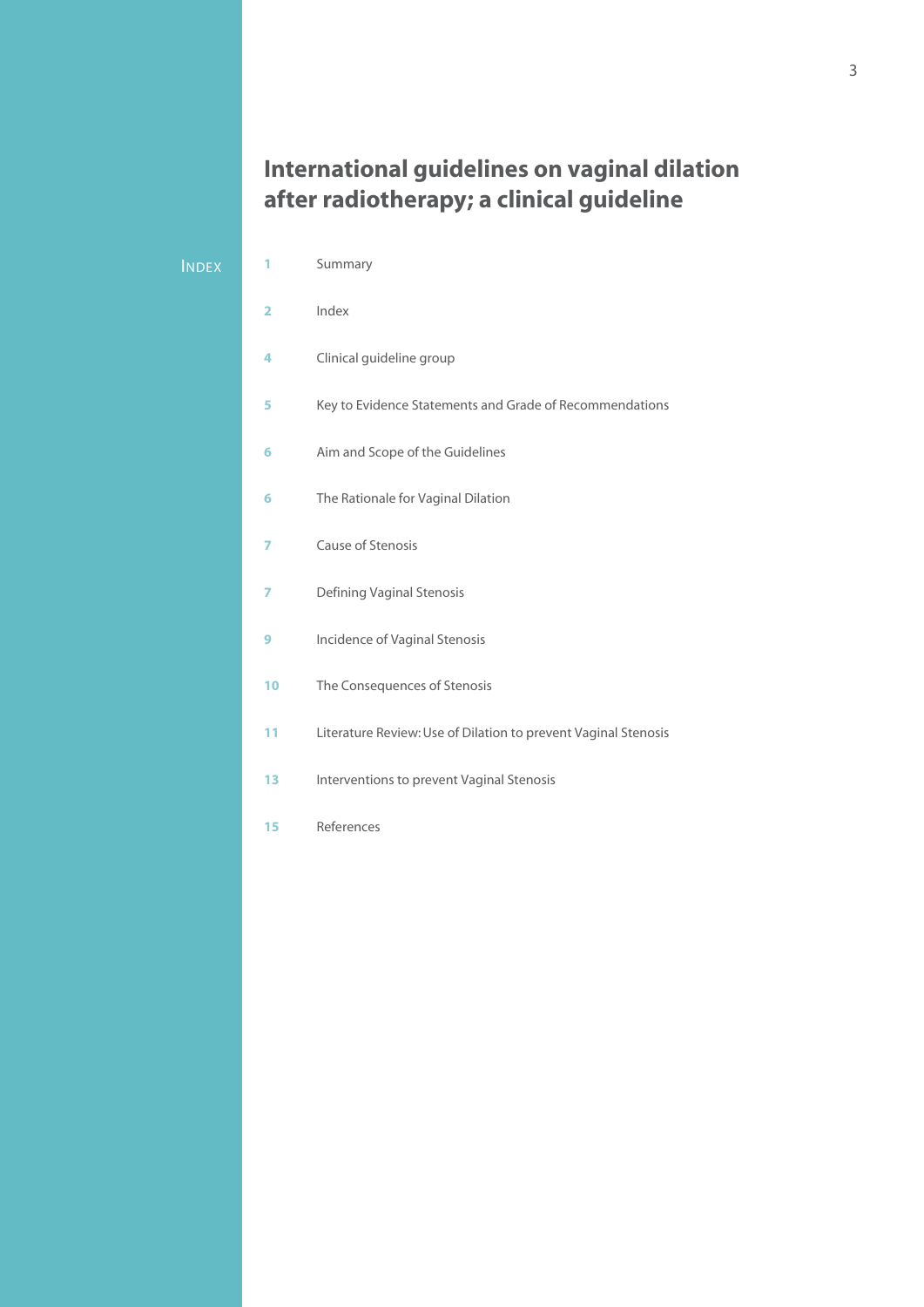### Clinical **GUIDELINE GROUP**

Dr Tracie Miles (Chair), Gynaecology Oncology Clinical Nurse Specialist and University Lecturer, Bristol and Bath, UK.

Membership (in alphabetical order)

- **•** Dr Karin Bergmark, Senior Consultant in Gynaecologic Oncology and in Obstetrics & Gynaecology, Sahlgrenska University Hospital, Gothenburg, Sweden.
- **•** Dr Deborah Watkins Bruner, Robert W. Woodruff Professor of Nursing and Radiation Oncology, Associate Director of Outcomes Research, Winship Cancer Centre, Emory University, United States.
- **•** Sarah Burton, Gynaecology Oncology Clinical Nurse Specialist, Cardiff, Wales.
- **•** Dr Jeanne Carter, Head of Female Sexual Medicine and Womens Health Programe, Memorial Sloan-Kettering Cancer Centre, New York, United States.
- **•** Claire Cohen, Education and Information Co-ordinator, Jo's Cervical Cancer Trust, UK.
- **•** Dr Paul Cornes, Consultant Clinical Oncologist, Bristol, UK.
- **•** Dr Carien L Creutzberg, Consultant Radiation Oncologist, Leiden, Netherlands.
- **•** Liz Darragh, Gynaecology Oncology Clinical Nurse Specialist, Brighton, UK.
- **•** Gail Dunberger, Department of Oncology and Pathology, Karolinska Institutet, Stockholm, Sweden.
- **•** Dr David Edwards, President, British Society for Sexual Medicine, Oxon, UK.
- **•** Emma Elliot, Gynaecology Oncology Clinical Nurse Specialist, London, UK.
- **•** Claire Gildea, Clinical Nurse Specialist in Radiation Oncology. St. Luke's Radiation Oncology Network, St. Luke's Hospital, Dublin, Ireland.
- **•** Pauline Humphrey, Consultant Therapy Radiographer, Bristol, UK.
- **•** Dr Nick Johnson, Pelvic Oncology Surgeon, Bath, UK.
- **•** Lynne Jolicoeur, Advanced Nurse Practitioner, Gynaecology Oncology, Ottawa, Canada.
- **•** Gillian Knowles, Nurse Consultant, Edinburgh Cancer Centre, Scotland.
- **•** Letitia Lancaster, Clinical Nurse Consultant, Gynaecological Oncology, Sydney, Australia.
- **•** Dr Catriona Mclean, Consultant Clinical Oncologist, Edinburgh, Scotland.
- **•** Rosie McCahill, Gynaecology Oncology Clinical Nurse Specialist, Glasgow, Scotland.
- **•** Kathryn Nattress, Royal Prince Alfred Hospital, Sydney Cancer Centre, Australia.
- **•** Lisa Peck, Gynaecology Oncology Clinical Nurse Specialist, Cheltenham, UK.
- **•** Lisa Punt, Consultant Therapy Radiographer, Addenbrookes, UK.
- **•** Professor Roman Rouzier, Obstetrician and Gynaecology Oncology Surgeon, Paris, France.
- **•** Gaby Schwarz, Radioncology & Radiotherapy Department, Universitätsklinikum Heidelberg, Germany.
- **•** Rita Suchy, Radioncology & Radiotherapy Department, Universitätsklinikum Heidelberg, Germany.
- **•** Dr Isabel White, Psychosexual Therapist/Research fellow Cancer Rehabilitation, UK.

Correspondence to the Chair;

Dr Tracie Miles Department of Gynaecology, Royal United Hospital, Bath UK E: traciephd@hotmail.com, F: +441225825464 T: +1225821553 Page: 7769 *via* +44 1225428331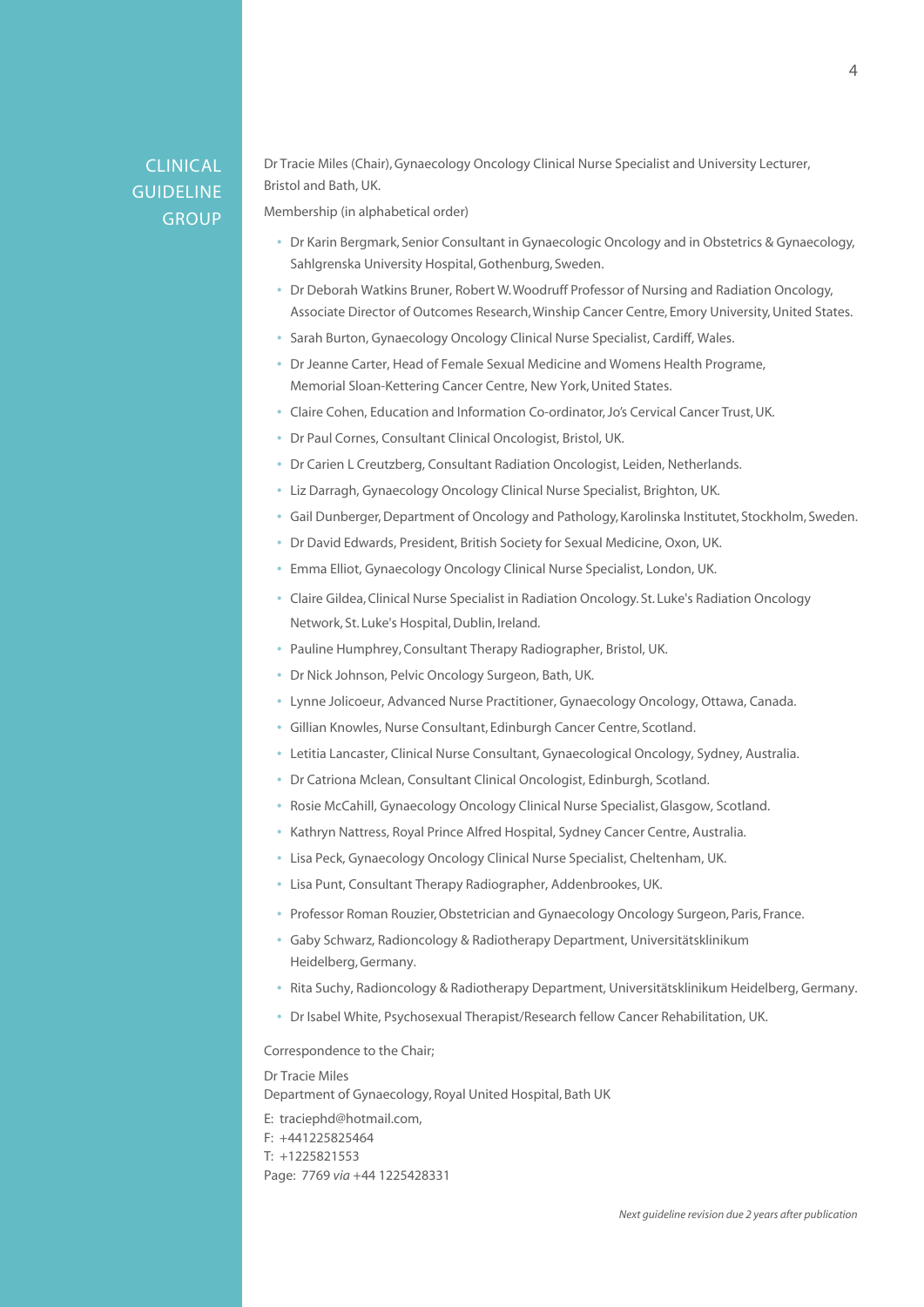#### **FUNDING**

No clinical member of the guideline group has any conflict of interest in relation to the development of this guideline. Owen Mumford supported the development of the guidelines by providing meeting rooms, travel expenses for meetings and product expertise.

**PREAMBLE** 

This guideline represents an international consensus on the management of vaginal dilation associated with therapeutic pelvic radiotherapy. The contents are agreed by each member and represent a view based on an interpretation of the available evidence. No reader should assume that this represents the only management option. There are other reasonable care strategies and there is no duty of care for any health care worker to follow these recommendations. Each woman is an individual and holistic care is paramount and there may be many good reasons why these guidelines may not be implemented. The guideline group believes that all women at risk of developing vaginal stenosis as a consequence of therapeutic pelvic radiotherapy are entitled to receive information about the rationale for dilation therapy, and their decision to dilate or not is respected. The guideline group are aware of their responsibility and accept shared responsibility for the publication of these guidelines.

## Key to Evidence **STATEMENTS** And Grade of Recommendations

#### **LEVELS OF EVIDENCE**

| $1 + +$ | High quality meta-analyses, systematic reviews of randomised controlled trials (RCTs),<br>or RCTs with a very low risk of bias                     |
|---------|----------------------------------------------------------------------------------------------------------------------------------------------------|
| $1+$    | Well-conducted meta-analyses, systematic reviews of RCTs, or RCTs with a low risk of bias                                                          |
| $1 -$   | Meta-analyses, systematic reviews of RCTs, or RCTs with a high risk of bias                                                                        |
| $2 + +$ | High quality systematic reviews of case control or cohort studies                                                                                  |
| $2+$    | Well-conducted case control or cohort studies with a low risk of confounding or bias<br>and a moderate probability that the relationship is causal |
| $2 -$   | Case control or cohort studies with a high risk of confounding or bias and a significant<br>risk that the relationship is not causal               |
| 3       | Non-analytic studies, e.g. case reports, case series                                                                                               |
| 4       | Expert opinion                                                                                                                                     |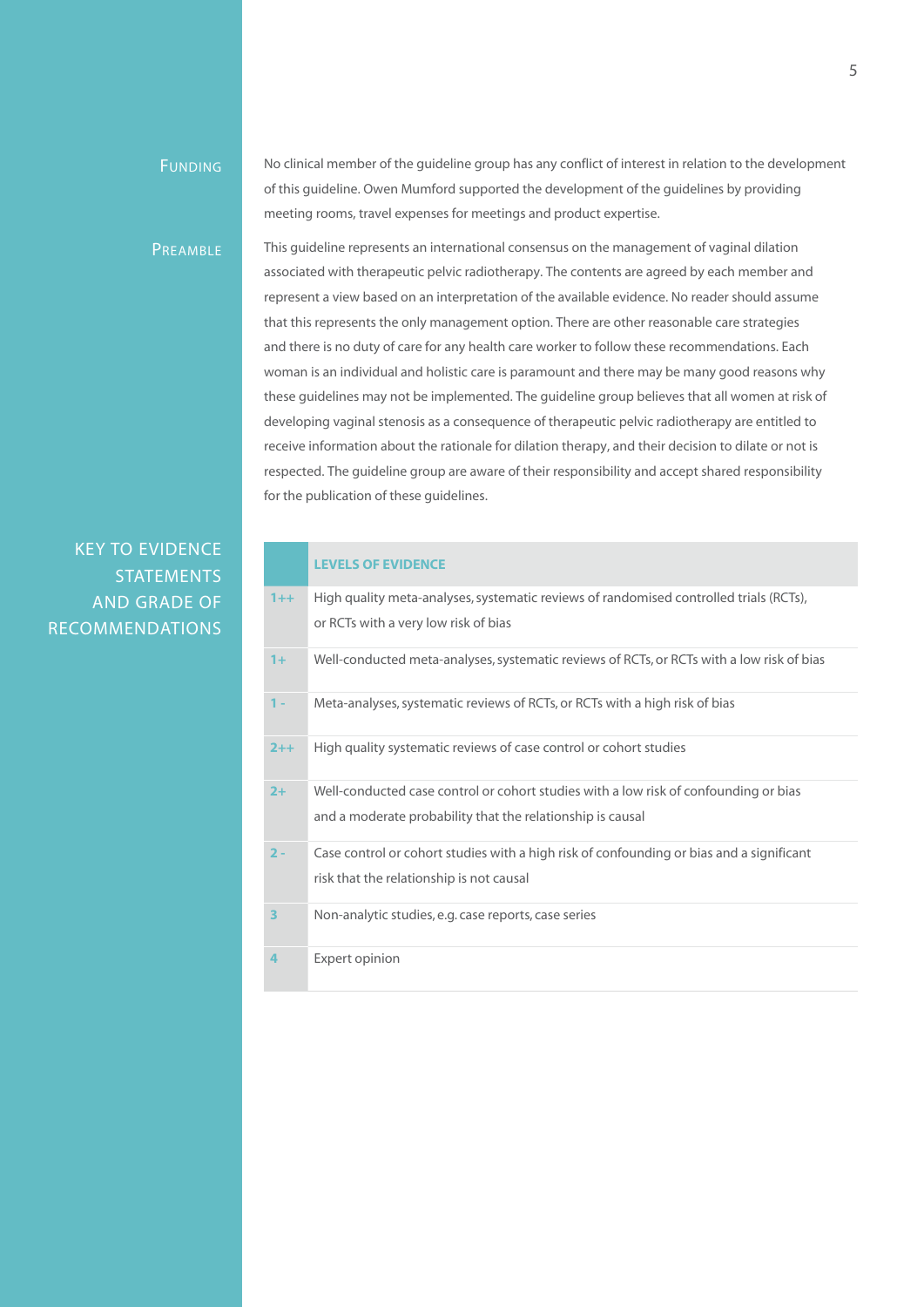Key to Evidence **STATEMENTS** And Grade of Recommendations

#### **GRADES OF RECOMMENDATION**

Note: The grade of recommendation relates to the strength of the evidence on which the recommendation is based. It does not reflect the clinical importance of the recommendation. **A** At least one meta-analysis, systematic review of RCTs, or RCT rated as 1++ and directly applicable to the target population; Or A body of evidence consisting principally of studies rated as 1+, directly applicable to the

- target population, and demonstrating overall consistency of results
- **B** A body of evidence including studies rated as 2++, directly applicable to the target population, and demonstrating overall consistency of results; Or extrapolated evidence from studies rated as 1++ or 1+
- **C** A body of evidence including studies rated as 2+, directly applicable to the target population and demonstrating overall consistency of results; Or extrapolated evidence from studies rated as 2++
- **D** Evidence level 3 or 4; Or extrapolated evidence from studies rated as 2+

#### **GOOD PRACTICE POINTS (GPP)**

**GPP** Recommended best practice based on the clinical experience of the guideline development group

## AIM AND SCOPE OF THE GUIDELINES

There are no previous international guidelines concerning the current practice of dilation. Australian practice is variable and tends to be dominated by the non-scientific opinion of the leading clinician<sup>1</sup>. North American practice guidance does not recommend dilation during therapy and also advises "patients not to have intercourse during radiation therapy"<sup>2</sup>. The (UK) National Forum of Gynaecological Oncology Nurses (NFGON) collaborated with the European Institute of Health and Medical Sciences to survey UK practice (2004)<sup>3,10</sup> and recommended routine vaginal dilation for all women receiving pelvic radiotherapy<sup>4,5</sup>. More flexible advice was issued to UK members in 2010<sup>6,7</sup>, and scientific uncertainty was emphasised<sup>10</sup>.

**The purpose of these guidelines is to clarify the evidence and offer expert opinion with respect to the use of vaginal dilation for women having radical or adjuvant pelvic radiotherapy.**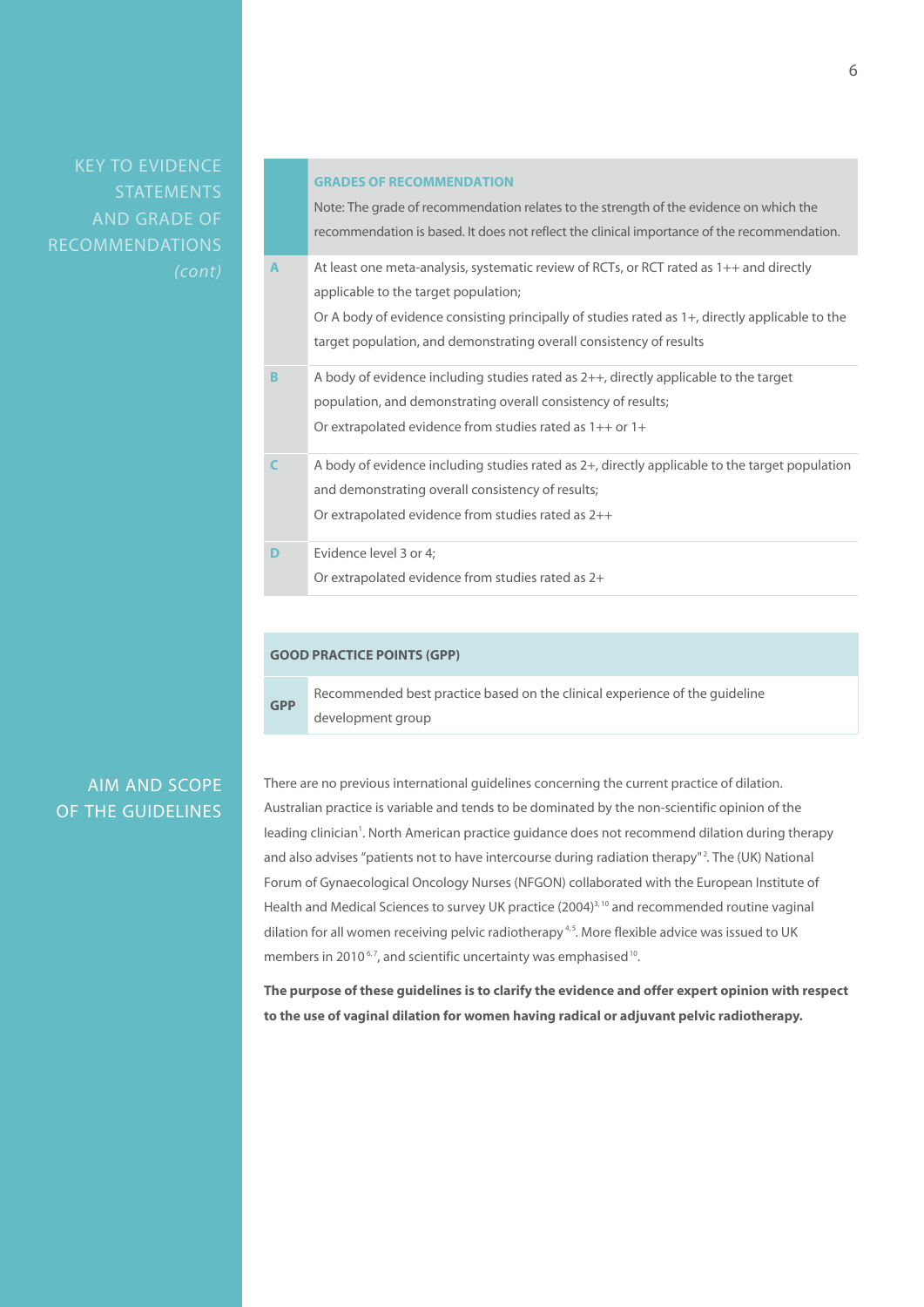## THE PERCEIVED RATIONALE FOR VAGINAL DILATION

- **•** Facilitate resumption of sexual relations after radiotherapy;
- **•** Prevent adhesions progression to fibrosis and stenosis of the vagina, especially during the first year after completion of RT (if no intercourse is resumed and the patient is motivated to maintain vaginal patency);
- **•** Allow the medical team to examine and assess the vaginal vault or cervix as part of on-going medical follow up;
- **•** Reduce potential sexual difficulties, e.g. painful sexual intercourse;
- **•** Offer the opportunity to discuss sexual fears/myths associated with pelvic radiotherapy;
- **•** Reduce tissue damage;
- **•** Improve psychological well being.

#### CAUSE OF **STENOSIS**

Vaginal stenosis may follow pelvic radiotherapy, especially after the combination of external beam radiotherapy and brachytherapy. Radiation damages vaginal epithelium, connective tissues and small blood vessels causing inflammation and cell death prior to resolution. The subsequent reduced blood supply, tissue hypoxia, loss of elastin, collagen deposition and hyalinisation and fibrosis<sup>9, 10, 11</sup> leads to thinning of the vaginal mucosa, loss of lubrication, scarring and fibrosis. This causes a shorter, less elastic and dryer vagina. Some women experience complete loss of a functioning vagina<sup>12,13</sup>. Additionally, oestrogen deficiency (resulting from radiation induced menopause or natural menopause, or cessation of prior hormone replacement therapy, HRT), may intensify the loss of elasticity and lubrication and thinning and atrophy of the vaginal mucosa<sup>14</sup>.

## DEFINING VAGINAL **STENOSIS**

Vaginal stenosis is difficult to define. Nunns et al 15 described vaginal stenosis as the inability to insert two fingers into the vagina. Flay and Matthews<sup>16</sup> defined it as shortening of the vagina to less than 8cm. Bruner<sup>17</sup> et al identified it as a decrease in vaginal length from the normal of 8-9 cm while Schover et al<sup>18</sup> classified it in terms of the vaginal mucosa and vaginal capacity as being 'normal, mildly changed, or severely changed'. Hartman and Diddle<sup>19</sup> graded stenotic changes numerically from one to three. A score of grade 1 represented no stenosis, grade 2 related to stenosis of the upper third of the vagina and grade 3 indicated stenosis of more than the upper third. Greven et al<sup>20</sup> mentioned vaginal stenosis in their survey of prognostic factors but did not quantify it as they believed that it was not possible to reliably grade this toxicity. In a systematic review, Denton and Maher<sup>21</sup> commented on the inconsistency of methods for assessing vaginal changes associated with vaginal stenosis. They also observed wide variability in research rigour among studies reviewed concluding there was no accepted reliable and standard measure of vaginal stenosis.

#### **There is no agreed definition or measurement tool for stenosis; our suggested definition and measurement tools are;**

Common Terminology Criteria for Adverse Events (CTACAE), reproductive (and breast disorders) section: vaginal stricture, grade 1 to 3 (grade 3 being vaginal narrowing or shortening interfering with the use of tampons, sexual activity or physical examination).

Late Effects of Normal Tissues, Subjective, Objective, Management, Analytic (LENT SOMA), vagina/sexual dysfunction section.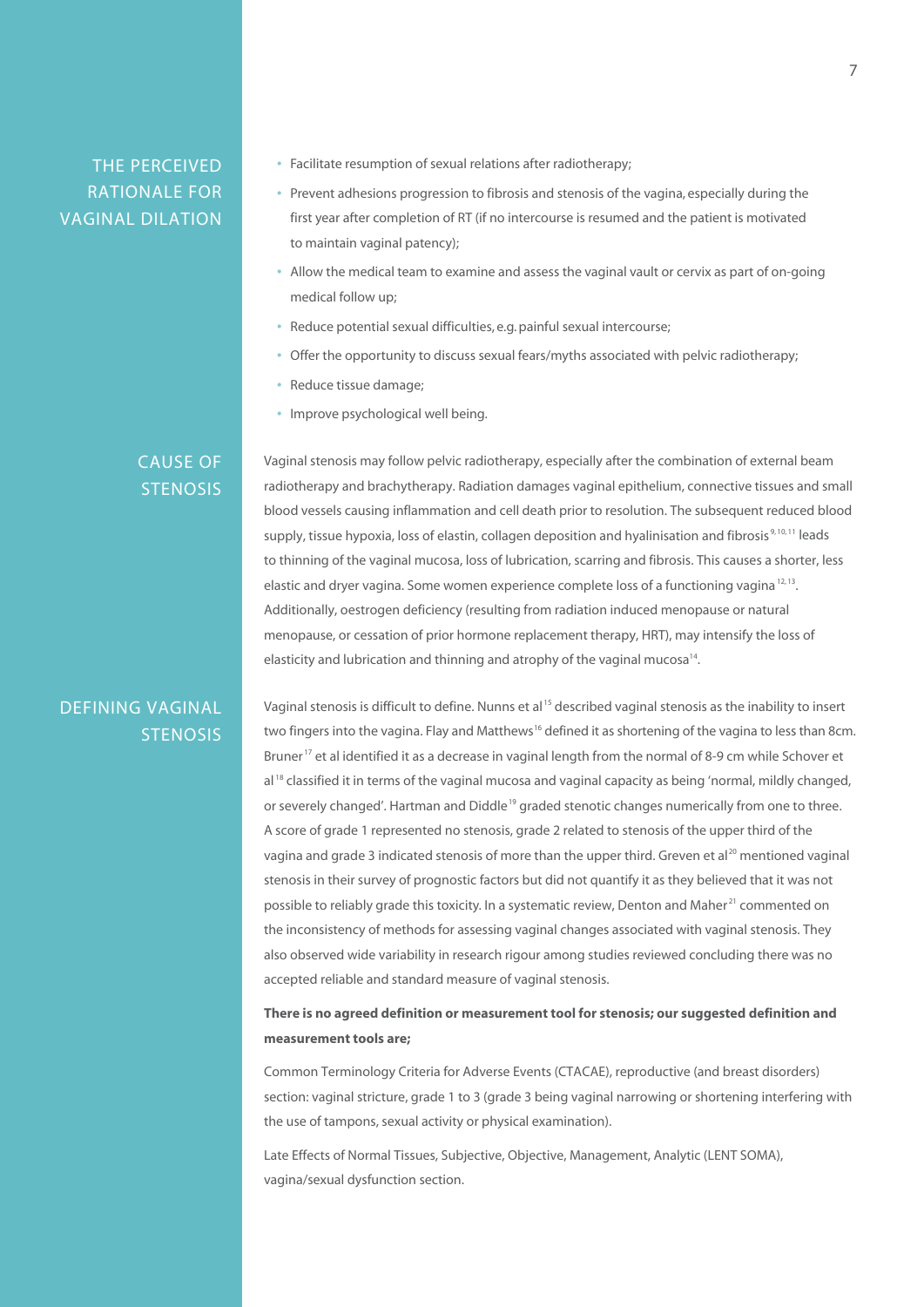INCIDENCE OF VAGINAL STENOSIS

The incidence of vaginal stenosis has been reported variably in the literature<sup>1,22</sup>, ranging from 1.2% to 88%. Authors specifically addressing vaginal stenosis due to brachytherapy report an incidence ranging from 13% to 88%. This is higher than the incidence derived from reports where clinicians simply describe their clinical experience (1.2%-54.7%). This suggests ascertainment bias. The range of data in the scientific and health care literature is illustrated below.



#### Meta-analysis with random effects

Abitbol & Davenport (1974)<sup>24</sup>, Abitbol et al. (1996)<sup>24</sup>, Chadha et al. (1999)<sup>25</sup>, Decruze et al. (1999)<sup>12</sup>, Eltabbakh et al. (1997)<sup>23</sup>, Flay & Matthews (1995)<sup>16</sup>, Gallion et al. (1987)<sup>26</sup>, Hart et al. (1997)<sup>27</sup>, Joslin (1989) (cited in Fieler (1997)<sup>28</sup> and extracted from Lancaster, Khor et al. (1985)<sup>29</sup>, Koumantakis et al. (1998)<sup>30</sup>, MacLeod et al. (1999)<sup>31</sup>, Nanavati et al. (1993)<sup>36</sup>, Nori et al. (1994)<sup>33</sup>, Noyes et al. (1995)<sup>34</sup>, Nunns et al. (2000)<sup>15</sup>, Ogino et al. (1998)<sup>35</sup>, Perez et al. (1984)<sup>36</sup>, Pitkin & Van Voorhis (1971)<sup>37</sup>, Potter et al. (2000)<sup>38</sup>, Schover et al (1989)<sup>39</sup>, Seibel et al (1980)<sup>40</sup>, Souhami et al. (1987)<sup>41</sup>, Thomas et al. (1991)<sup>42</sup>, Turner et al. (1998)<sup>43</sup>, Vasicka et al. (1958), Weiss et al. (1999)<sup>44</sup>.

Cervical and Endometrial Cancer Vaginal shortening after brachytherapy was identified by Bruner et al<sup>17</sup> to be greater for women with cervical than for those with endometrial cancer. It was noted by Flay and Matthews<sup>16</sup> to be more common in those undergoing radiotherapy and surgery for cervical cancer than those undergoing radiotherapy alone. In women who had undergone hysterectomy for endometrial cancer, MacLeod et al<sup>31</sup> found that the addition of external beam radiotherapy combined with brachytherapy resulted in greater toxicity than the addition of brachytherapy alone. However, Nunns et al<sup>15</sup> found no increased incidence of vaginal stenosis when combining both techniques after hysterectomy. The severity of vaginal stenosis appears to be related to a higher dose per fraction of brachytherapy, an increased number of fractions and a smaller diameter of the brachytherapy applicator<sup>45</sup>.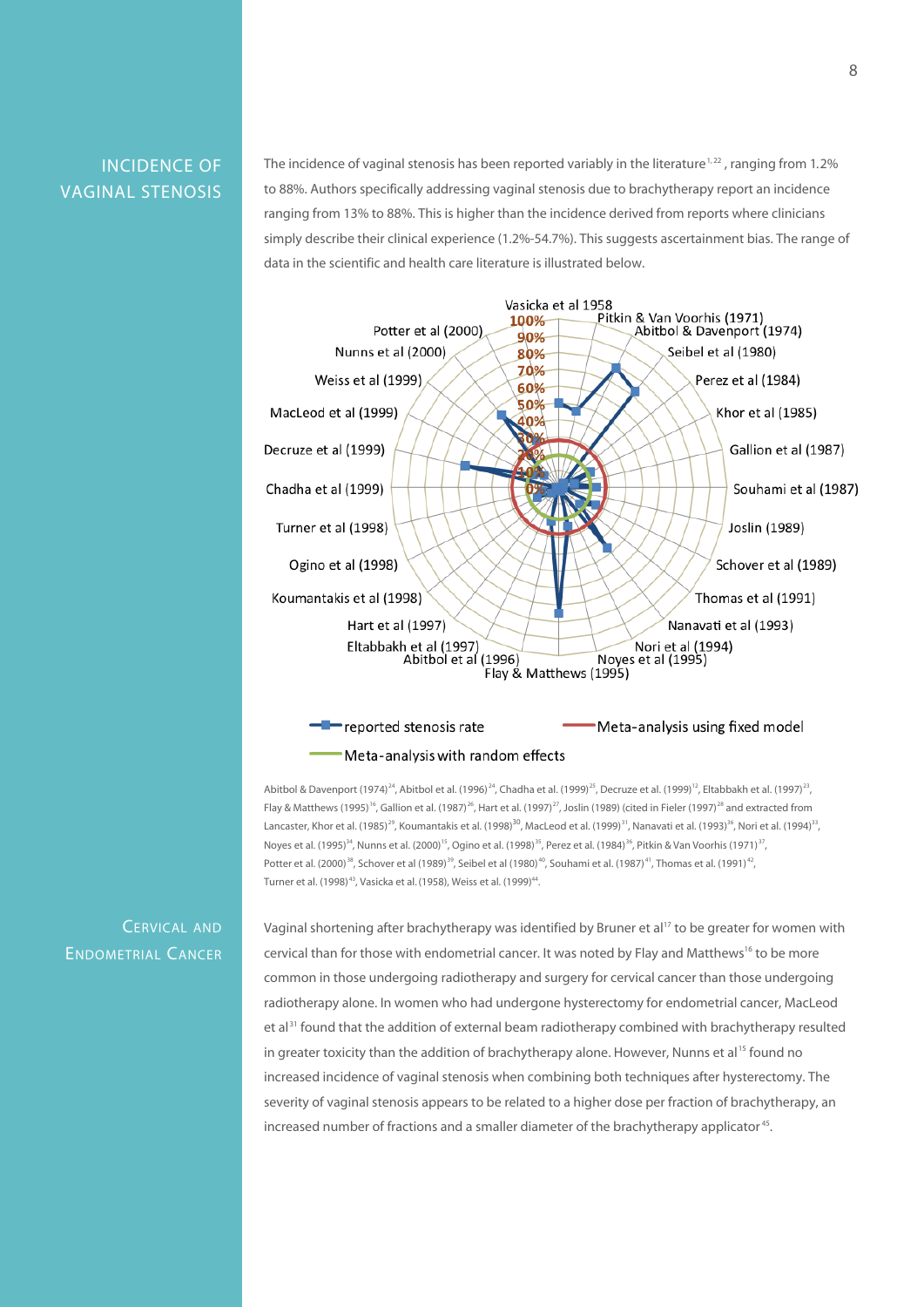Hartman and Diddle<sup>19</sup> and Poma<sup>46</sup> found that neither the age of the patient nor stage of the disease contributed to the degree of vaginal stenosis. Bruner et al<sup>17</sup> observed that women with stage II and III endometrial and cervical cancer experienced increased vaginal shortening compared with those with stage I disease. Pearcey and Petereit<sup>47</sup> commented that vaginal toxicity is greater when the entire length of the vagina is irradiated rather than the vaginal apex. This observation was supported by Katz et al<sup>10</sup> and Tyree et al<sup>48</sup> who noted that the lower vagina has a poorer tolerance to radiation than the upper vagina. The effect on the vagina in women who smoke during radiotherapy is unknown but smoking is a associated with an increased risk of radiation damage<sup>49,50</sup>. Brand et al<sup>64</sup> found that 35% of women in a retrospective case note study had stenosis identified after the 6 month follow up check.

#### Colorectal/Anal **CANCERS**

The number of women who develop vaginal stenosis after treatment for anal or low rectal cancer is not well reported. However to help inform and guide the use of recommended dilation therapy it is important to consider the treatment fields in anal and rectal cancer separately.

It is important to note that there has been a changing effect over time of radiation dose, type, technique and addition of chemotherapy. These confounding variables in both assessment and prevalence of stenosis makes comparison with historical studies more difficult.

The addition of chemotherapy to radiotherapy to down-stage locally advanced rectal cancer is now standard practice and may impact long term sexual function<sup>77</sup>.

## THE CONSEQUENCES OF STENOSIS

In terms of the impact of vaginal stenosis on quality of life, Nori et al<sup>33</sup> classified vaginal stenosis as a 'minor complication', in the same category as cystitis, proctitis, vaginal necrosis and small bowel obstruction. Abitbol and Davenport<sup>24</sup> and Nunns et al<sup>15</sup> identified a relationship between vaginal stenosis and increased levels of discomfort during vaginal examinations. Several authors 16, 17, 18, 24, 25, 37, 51, 52 have postulated an association between vaginal stenosis, the severity of dyspareunia and sexual dysfunction. However, the consequences of stenosis remain individual with some women unaffected by significant damage while others experience long lasting psycho, social and sexual loss from clinically minor damage/vaginal changes.

LITERATURE REVIEW: USE OF DILATION TO MINIMISE VAGINAL STENOSIS Dilation of the vagina is practiced to prevent or treat vaginal stenosis associated with radiotherapy. Most authors do not make a distinction between treatment or prevention but they should be considered separately.

The current rationale for preventing stenosis is to support a woman who wishes to have penetrative vaginal intercourse and to allow her clinician access to the vaginal vault for clinical surveillance so that early detection of a potentially treatable vaginal recurrence could be detected. The suggestion that dilators will improve quality of survival by easing follow-up, allowing early detection of recurrence and salvage therapy, is not proven.

Textbooks and guidance recommend dilation for the treatment of vaginal stenosis but this does not seem to be supported by conclusive primary research data. For example, Rice<sup>52</sup>, Hassey-Dow<sup>53</sup>, Faithfull<sup>54</sup>, and Krumm and Lamberti<sup>55</sup> recommend separating the adhesions between the vaginal walls. Gosselin and Waring<sup>13</sup> state that "regular use of dilators is essential", Wilmoth and Spinelli <sup>56</sup> state that vaginal dilation can "almost always" prevent stenosis; Davidson et al<sup>57</sup> comment on the importance of dilators and Lamberti 58 "stress that the regular use of dilators usually prevents stenosis".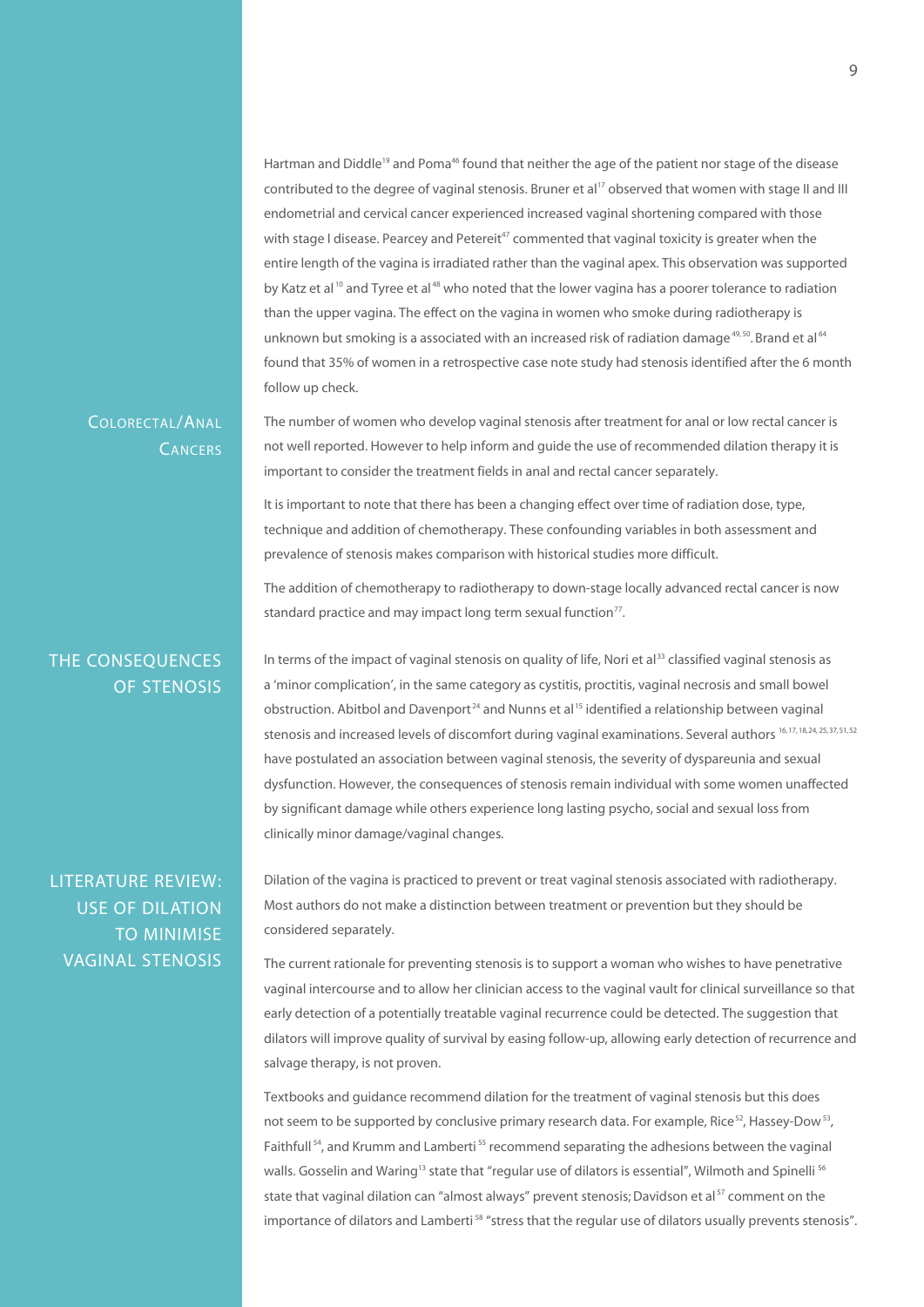LITERATURE REVIEW: USE OF DILATION TO MINIMISE VAGINAL STENOSIS Pountney's commentary<sup>59</sup> and Grigsby at al's<sup>11</sup> review both claim that dilators are required to prevent stenosis. Yaniv 60 expands on this and says that "it stands to reason that we do believe that the use of vaginal dilators, in the right way and time indeed reduce radiation damage such as adhesions". None of these authors offers data in support of their individual recommendations. Burke<sup>61</sup> states that one of the most effective ways to manage vaginal stenosis is the use of dilators and draws on the work of Bransfield et, al  $62$ . This authority is actually a comparison of dilation use extracted from the case notes of French and American hospitals and contains no data to support the claim. In a previous but now outdated Cochrane review, Denton and Maher<sup>21</sup> claimed that "use of vaginal dilators to prevent the development of vaginal stenosis is supported by grade IIC evidence". They relied on the case series by Poma of five women treated years after radiotherapy and Decruze's work<sup>12</sup>, neither of which address dilation during treatment as a preventative therapy. Brand et al<sup>72</sup> advocate that dilators should be used within 2 weeks of completion of radiotherapy and also refer to the paper by Decruze. The comments by Abitbol and Davenport<sup>24</sup> are more analytical and suggest that "mechanical dilation of the vagina and the use of topical oestrogens appear to be of doubtful value". The Cochrane review by Miles<sup>65</sup> and her systematic review<sup>66</sup> concluded that there was no good quality evidence to support dilation therapy during the acute radiation phase but there was level 2 and level 3 evidence that dilation could treat stenosis once it had occurred. A systematic search methodology<sup>67</sup> found only seven studies with any relevant original data.

Two randomised trials <sup>68, 69</sup>, showed that it was possible to successfully encourage and support women to dilate their vagina but this did not increase sexual function scores. Another trial<sup>70,71</sup> compared a vibrating dilator with the conventional static one. There were no demonstrable differences in sexual function score, vaginal length or elasticity with either device. Four observational studies comment on vaginal length and all examine dilation practice after radiotherapy. However, all have limited methodological quality and none have good data on the age of their study population. This limits the conclusions that can be drawn from the results. Decruze et al's report<sup>12</sup> actively promotes a stent that they designed. They showed that their device restored the vaginal length more than could be achieved in historical controls with a traditional device. The assessments were subjective, not blind to treatment allocation and women in the control arm were selected by convenience. Bias is compounded because there is a difference in the comparative groups in age, tumour site and type of radiotherapy but this report suggests that dilation may restore some vaginal length. Poma<sup>63</sup> describes five case reports and offers similar evidence. Dilation was used a median of eight years after radiotherapy. These women never had any vaginal penetration following or during their radiotherapy until study recruitment. All five women were able to achieve some vaginal patency after dilation. The study by Sobotkowski et al<sup>78</sup> was a comparison of 31 women treated with radiotherapy for gynaecological cancer and an unspecified half received Mitomycin C to the top of the vagina with a speculum. Mitomycin C prevents DNA cross linkage and its application via a speculum passage reflects an extreme attempt to separate new adhesions between the vaginal walls. There was no difference in vaginal length with this treatment. Velaskar et al<sup>72</sup> describes an observational study of vaginal length measured before and after a program of dilation therapy. In this case-series of 89 women, the median length increased from 6 to 10cm over the 4 repeated measures and 46 of 89 women were able to accommodate larger dilators after one year of follow up. It is inappropriate to assume that this is due to dilation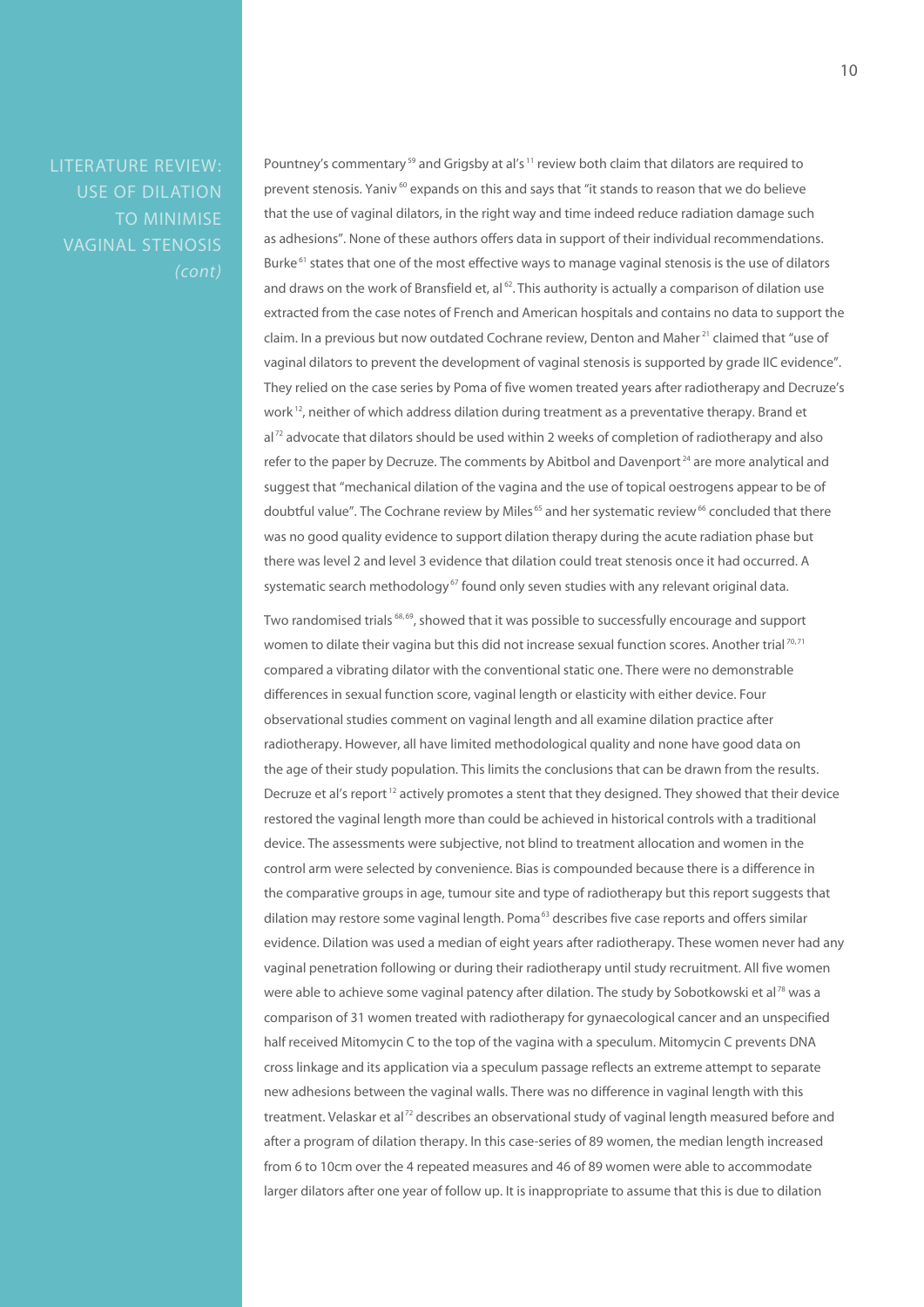therapy because it only demonstrates that the vagina recovers length or at least, women are able to tolerate a longer vaginal ruler during clinic visits as the radiation inflammatory changes were subsiding.

**There is level 2+ evidence that dilation can be used to treat vaginal shortening once it has occurred but there is no published evidence that it should be used during the acute inflammatory phase in irradiated or recently irradiated mucosa.**

## GUIDANCE FOR OFFERING VAGINAL DILATORS

Information on dilation therapy should be offered to women to decide if they want to use it. Those who wish to maintain or return to sexual activity after radiotherapy may find dilation therapy supports this. Women who state no need for vaginal patency may prefer not to use dilation therapy. Women may find vaginal examinations at follow up uncomfortable due to the formation of vaginal adhesions. Clinicians may separate the adhesions during examination and may recommend using dilation therapy between follow up examinations to prevent formation of adhesions. This may be appropriate following any pelvic radiotherapy which includes the vagina in the treatment. This may include treatment for cervical, endometrial, vaginal, vulval, anal, low rectal and urological cancers. It is likely that the radiotherapy dose and volume of vagina being treated will impact on the severity of potential vaginal stenosis and selection, where possible, of dilator shape.

#### PRINCIPLES OF DILATION THERAPY

The principal of dilation is to expand the vaginal tissues. It is known that stretching healthy skin stimulates mitosis and the development of new epithelial cells. Examples include the plastic surgeons who use tissue expanders with good effect in the breast, scalp and vagina<sup>73</sup>, and girls born without a vagina (Rokitansky syndrome/or Mayer-Rokitansky-Küster-Hauser Syndrome or mullerian agenesis) can stimulate new skin growth by applying pressure on the mullerian pit (vestibule)<sup>74,79</sup>. Although the skin of a teenager's vaginal stem cells has no resemblance to epithelial cells after radical radiation, the belief is that the skin will re-grow if stretched, or at least, the vaginal supporting tissues can be encouraged to part if they are stimulated. It follows that there is no science to support one device over another. Any device should suffice. Normal coitus, commercially available sex toys, or clinical dilators should be equally effective. The selection of dilator will depend on choice, local availability and funding arrangements.

**GPP** Dilation therapy may include the use of dilators, vibrators, fingers, or similar shaped devices.

## HOW TO USE A DILATOR

Instructions for using dilators may differ slightly from hospital to hospital, but the principles are the same. The dilator is inserted gently into the vagina using a lubricant. Once inserted to the top of the vagina to a comfortable point, it is gently rotated and then withdrawn. It is reasonable to assume that dilators must not be applied with force to avoid vaginal/mucosal trauma.

**GPP** Dilation therapy should be gentle

There is no evidence to support any recommended technique over another. There is no evidence to inform the duration of treatment but some specialists advise use for  $6-24$  months<sup>4</sup>, or during the first year; others say it should be life-long. Controversies about frequency in the application of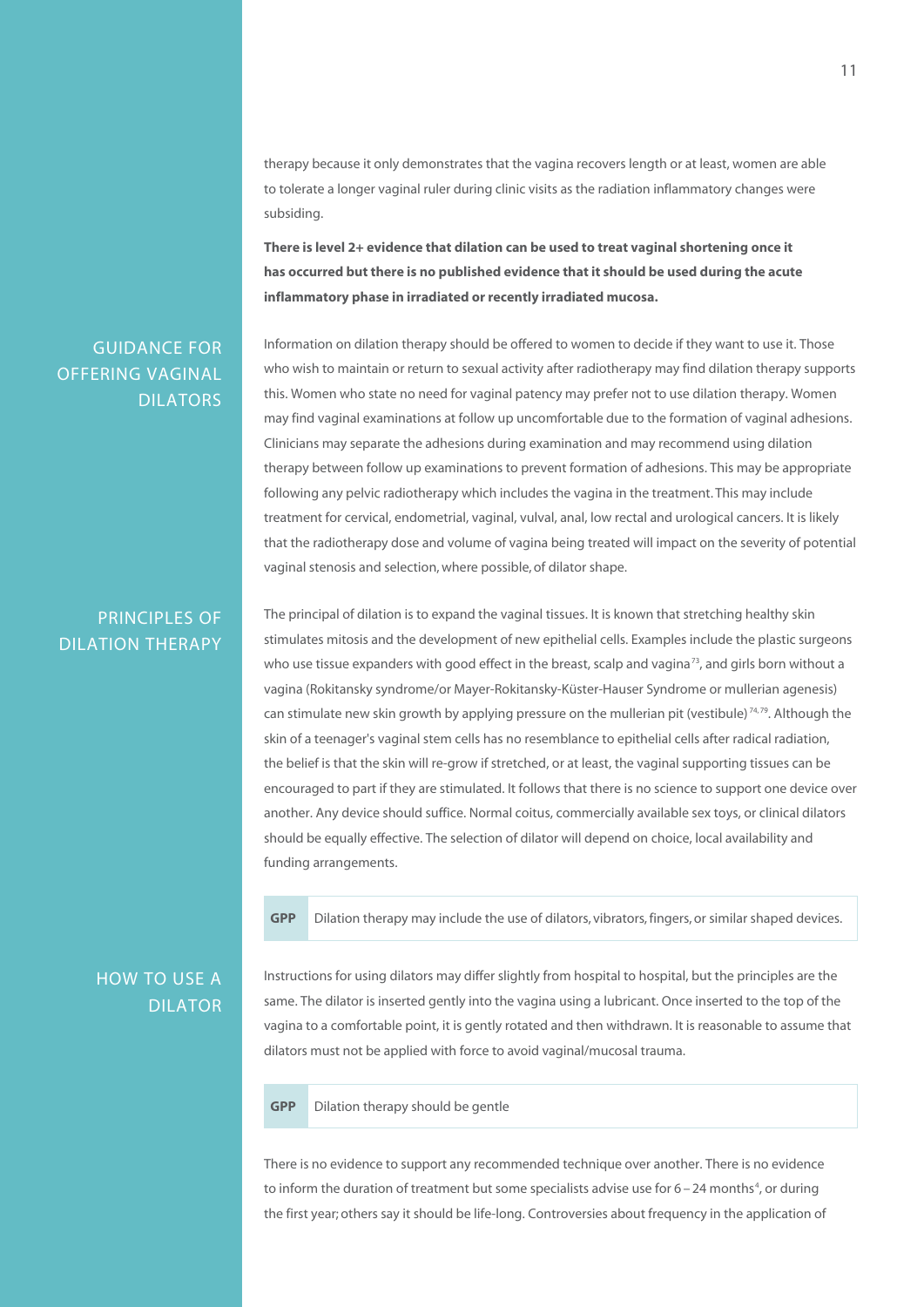HOW TO USE A

dilation therapy exist. Cartright-Alcarese<sup>9</sup> advises use of a dilator for 10 minutes a day, 3 times a week. Hartman and Diddle<sup>19</sup> recommended a dildo for women who did not have a "spouse". Crowther and colleagues 75 suggested that women should be instructed to apply oestrogen to the vagina (despite the fact radiotherapy destroys hormone receptors) and apply rigorous vaginal dilation and Kegel pelvic floor exercises to promote blood flow to the area. The UK patient charity Macmillan<sup>76</sup> advise patients that they "can minimise or prevent stenosis by using vaginal dilators from 2–8 weeks after the end of their radiotherapy" and refer to a survey of practice, rather than justifying data<sup>8</sup>. Previous UK guidelines suggested use of dilators for 5 minutes, 3 times a week<sup>5</sup>. There is no evidence to support or refute this. None of these recommendations are supported by data and therefore definitive instructions cannot be issued. However, it seems logical to conclude that the least extreme advice must be more convenient and acceptable for women. Clinicians may discuss acute and late effects of radiotherapy on the vagina and the need for dilators during the consent and planning phase of radiotherapy. Dilation therapy may be introduced during the follow up visits. This could be part of the survivorship program and introduced as an option to support sexual well-being once treatment is over, once the acute local inflammatory phase has started to settle.

| <b>GPP</b> | Women experiencing difficulty with the concept of dilation/expressing sexual concerns       |
|------------|---------------------------------------------------------------------------------------------|
|            | should be offered a comprehensive sexual assessment (where resources available)             |
|            |                                                                                             |
| <b>GPP</b> | Dilation therapy may be commenced at approximately 2-8 weeks post radiotherapy, when        |
|            | the acute inflammatory response has settled.                                                |
|            |                                                                                             |
|            | We suggest that a reasonable duration and frequency of dilation may range from three        |
| <b>GPP</b> | minutes twice a week, for the first six months, up to ten minutes and twice daily. Once a   |
|            | week thereafter and then occasionally after a year if not experiencing difficulty.          |
|            |                                                                                             |
| <b>GPP</b> | Women may be offered a range of sizes according to their anatomy. It is usual to start      |
|            | with the smallest and progress to whatever size is comfortable. Dilator shape should be     |
|            | determined by the tumour site treated; pointed end for anal, low rectal/vaginal cancer and  |
|            | flat end for endometrial/ cervix cancer.                                                    |
|            |                                                                                             |
|            | Women should be advised that a small amount of bleeding or 'spotting' after dilator use is  |
| <b>GPP</b> | normal. If there is a lot of new bleeding or pain, a clinican should be contacted.          |
|            |                                                                                             |
| <b>GPP</b> | Review the need for dilation therapy on a regular basis, considering discontinuing dilation |
|            | therapy when no longer required.eg when sexually active or experiencing no discomfort       |
|            | during vaginal examinations at follow up.                                                   |
|            |                                                                                             |
| <b>GPP</b> | If stenosis develops record toxicity using a recognised score.                              |
|            |                                                                                             |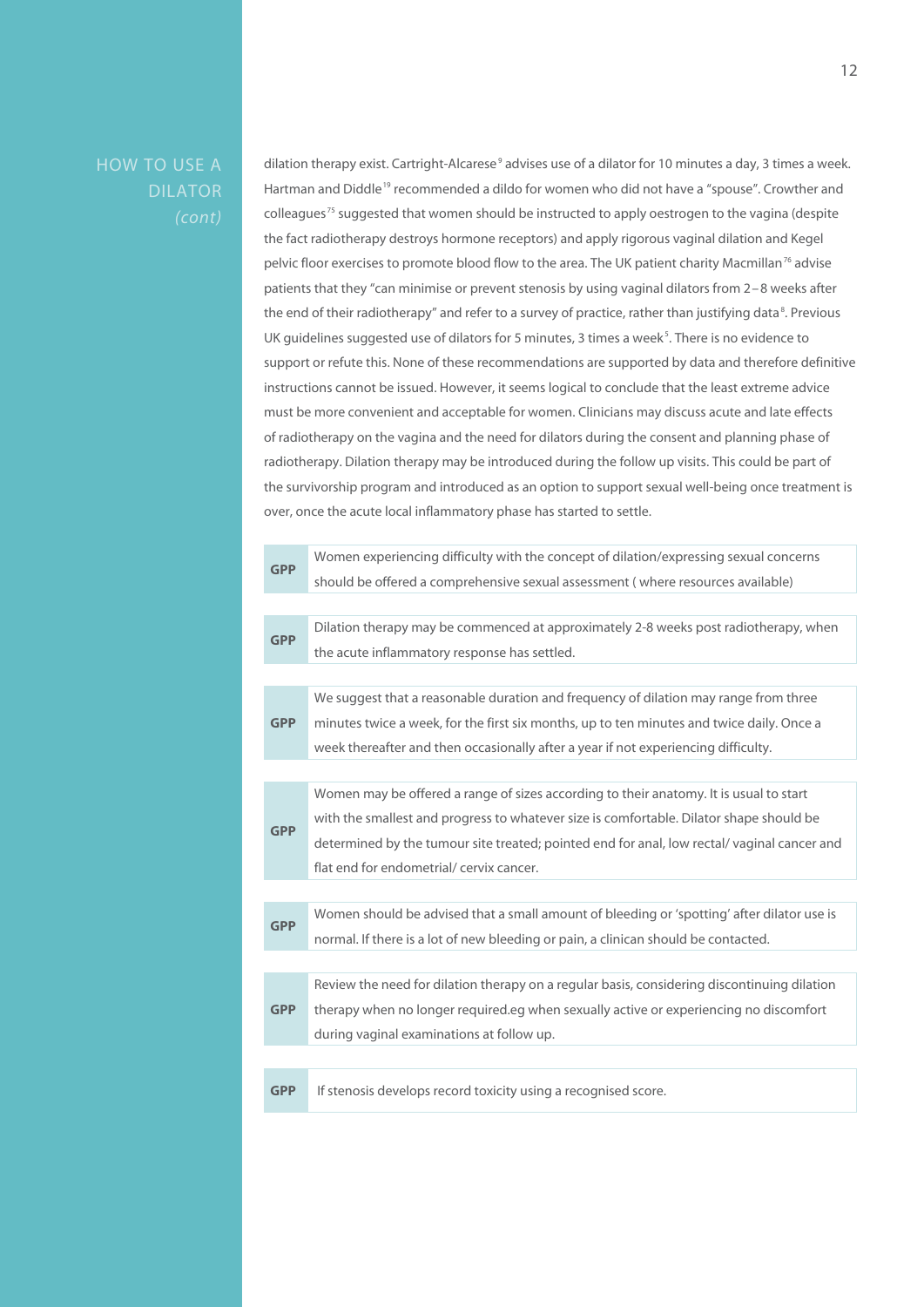- 1. Lancaster L. Preventing vaginal stenosis after brachytherapy for gynaecological cancer: an overview of Australian practices. European Journal of Oncology Nursing. 2004. 8(1); 30-39.
- 2. http://www.cancer.gov/cancertopics/wyntk/uterus/page14
- 3. White ID, Faithfull S. Vaginal dilation associated with pelvic radiotherapy: A UK survey of current practice. International Journal of Gynecological Cancer. 2006. 16(3); 1140-1146.
- Jefferies H, Hoy S, McCahill R, Crichton A. Guidelines on vaginal dilator use after pelvic radiotherapy. Nursing Times. 2007. 103(30); 28-29.
- Best Practice guidelines on the use of vaginal dilators in women receiving pelvic radiotherapy. National Forum of Gynaecological Oncology Nurses; http://www.owenmumford.com/en/range/20/ amielle-care.html last sourced Nov 07.
- 6. Miles T. Round the country update from the president elect. Annual Conference of the National Gynaecological Oncological Nurse Forum. Manchester, July 2010.
- Best practice guidelines for dilator therapy, Autumn news letter. GO news. Published by Owen Mumford, Oxford (in press).
- White I, Faithfull S, Nicholls P. UK Survey of Current Practice in Vaginal Dilatation Associated with Pelvic Radiotherapy. European Institute of Health and Medical Sciences (internal document).2004. p13.
- 9. Cartwright-Alcarese F. Addressing sexual dysfunction following radiation therapy for a gynecological malignancy. Oncology Nursing Forum 1995. 22(8); 1227-1232.
- 10. Katz A, Njuguna E, Rakowsky E, Sulkes A, Fenig E. Early development of vaginal shortening during radiation therapy for endometrial or cervical cancer. International Journal of Gynecological cancer. 2001. 11(3); 234-235.
- 11. Grigsby PW, Russell A, Bruner D, Eifel P, Koh W-J, Spanos W, Stetz J, Stitt JA, Sullivan J. Late injury of cancer therapy on the female reproductive tract. International Journal of Radiation Oncology Biology and Physics 1995. 31(5); 1281-1299.
- 12. Decruze SB, Guthrie D, Magnani R, Prevention of vaginal stenosis in patients following vaginal brachytherapy. Clinical Oncology 1999. 11; 46-48.
- 13. Gosselin TK, Waring JS. Nursing management of patients receiving brachytherapy for gynecological malignancies. Clinical Journal of Oncology Nursing 2001. 5(2); 59-63.
- 14. Lamb MA. Questions women ask about gynecologic cancer and sexual functioning. Developments in Supportive Cancer Care.1998. 2(1); 11-13.
- 15. Nunns D, Williamson K, Swaney L, Davy M, The morbidity of surgery and adjuvant radiotherapy in the management of endometrial carcinoma. International Journal of Gynecological Cancer. 2000. 10; 233-238.
- 16. Flay L, Matthews JHL. The effects of radiotherapy and surgery on the sexual function of women treated for cervical cancer. International Journal of Radiation Oncology Biology and Physics. 1995. 31(2); 399-404.
- 17. Bruner DW, Lanciano R, Keegan M, Corn B, Martin E, Hanks GE. Vaginal stenosis and sexual function following intracavitary radiation for the treatment of cervical and endometrial cancer. International Journal of Radiation Oncology Biology and Physics.1993. 27 (4); 825-830.
- 18. Schover LR, Fife M, Gershenson DM. Sexual dysfunction and treatment for early stage cervical cancer. Cancer.1989. 63 (1); 204-212.
- 19. Hartman P, Diddle AW. Vaginal stenosis following irradiation therapy for carcinoma of the cervix uteri. Cancer.1972. 30 (2); 426-429.
- 20. Greven KM, Corn B, Case D, Purser P, Lanciano RM. Which prognostic factors influence the outcome of patients with surgically staged endometrial cancer treated with adjuvant radiation? International Journal of Radiation Oncology Biology and Physics. 1997. 39 (2); 413-418.
- 21. Denton A, Maher EJ. Interventions for the physical aspects of sexual dysfunction in women following pelvic radiotherapy (Cochrane Review) 2003. In: The Cochrane Library, Issue 1. Update Software, Oxford. Retrieved 6 February 2003 from:
	- www.cochrane.org/cochrane/revabst/ab003750.html
- 22. Jeffries SA, Robinson JW, Craighead PS, Keats MR. An effective group psychoeducational intervention for improving compliance with vaginal dilation; a randomised trial. International Journal of Radiation Biology and Physics. 2006. 6 (4); 404-411.
- 23. Eltabbakh H, Piver MS, Hempling RE, Shin KH. Excellent long term survival and absence of vaginal recurrences in 332 patients with low risk stage I endometrial adenocarcinoma treated with hysterectomy and vaginal brachytherapy without formal staging lymph node sampling: report of a prospective trial. International Journal of Radiation Oncology Biology and Physics.1997. 38 (2); 373-380.
- 24. Abitbol M, Davenport JH. Sexual dysfunction after therapy for cervical carcinoma. American Journal of Obstetrics and Gynaecology.1974. 119(2); 181-189.
- 25. Chadha M, Nanavati PJ, Liu P, Fanning J, Jacobs. 1999. Patterns of failure in endometrial carcinoma stage Ib grade 3 and Ic patients treated with postoperative vaginal vault brachytherapy. Gynecologic Oncology 75(1); 103-107.
- 26. Gallion HH, MaruyamaY, van Nagell JR, Donaldson ES, Rowley KC,Yoneda J, Beach JL, Powell DE, Kryscio RJ. Treatment of stage Illb cervical cancer with Californium-2 52 fast-neutron brachytherapy and external photon therapy. Cancer.1987. 59 (10); 1709-1712.
- 27. Hart K, Han I, Deppe G, MalviyaV, Malone J, Christensen C, Chuba P, Porter A. Postoperative radiation for cervical cancer with pathologic risk factors. International Journal of Radiation Oncology Biology and Physics.1997. 37(4); 833-838.
- 28. Fieler VE. Side effects and quality of life in patients receiving high-dose rate brachytherapy. Oncology Nursing Forum.1997. 24(3); 545-553.
- 29. Khor TH, Chia KB, Chua EJ, SethiVK, Tan BC, Tan TM. Radiotherapy of carcinoma of the uterine cervix in Singapore, 1973-1975. International Journal of Radiation Oncology Biology and Physics. 1985. 11(7); 1313-1316.
- 30. Koumantakis E, Haralambakis I, KoukourakisM, Mazonakis M, HaldeopoulosD, Papageorgiou N, Livas V, Froudar-akis G, Varveris H. A pilot study on concurrent platinum chemotherapy and intracavitary brachytherapy for locally advanced cancer of the uterine cervix. British Journal of Radiology.1998. 71(845); 552-557.
- 31. MacLeod C, Fowler A, Duval P, D'Costa I, Dalrymple C, Elliott P, Atkinson K, Firth I, Carter J. Adjuvant high dose rate brachytherapy with or without external beam radiotherapy post-hysterectomy for endometrial cancer. International Journal of Gynecological Cancer.1999. 9; 247-255.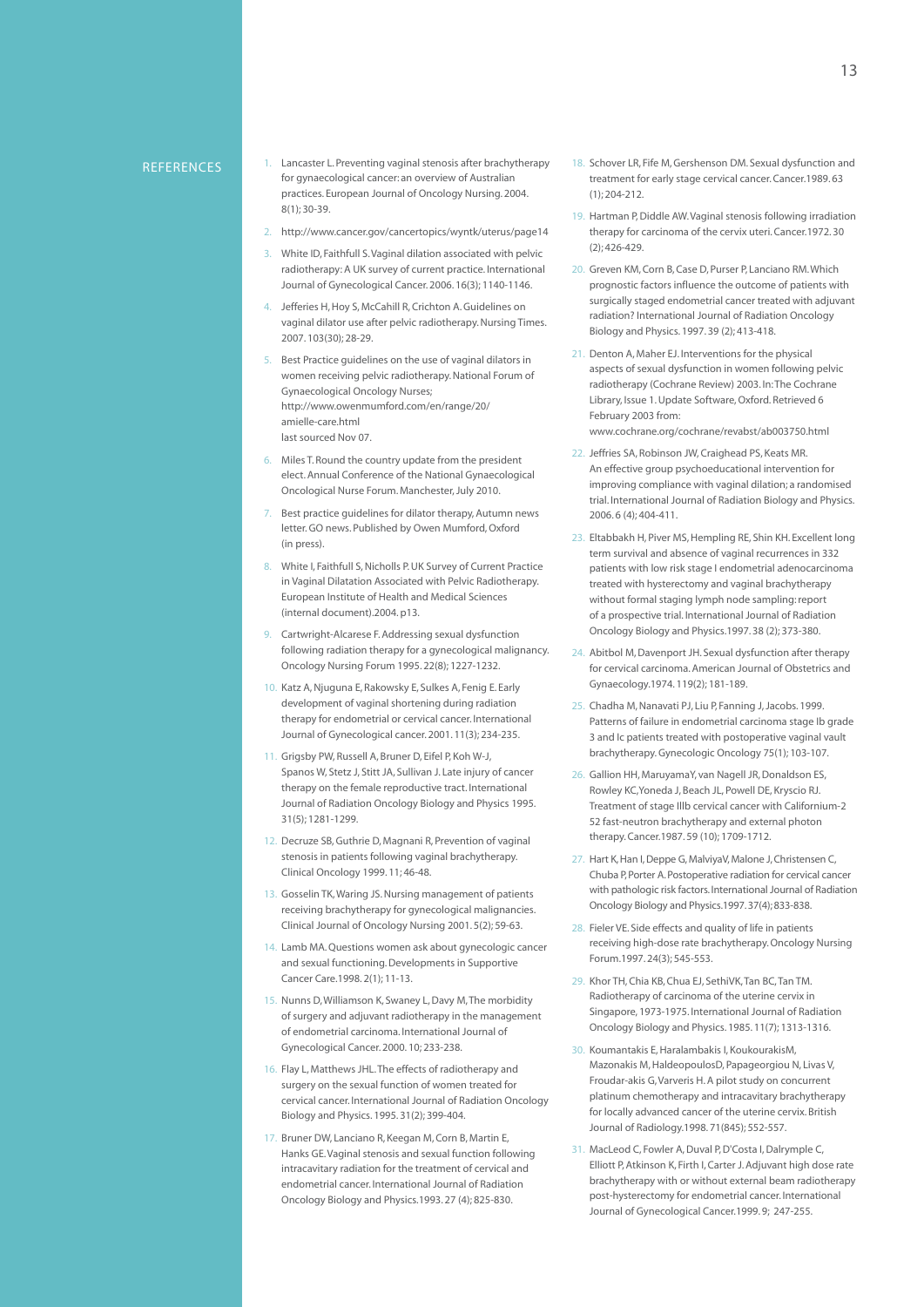- 32. Nanavati PJ, FanningJ, Hilgers RD, Hallstrom J, Crawford D. High dose rate brachytherapy in primary stage I and II vaginal cancer. Gynecologic Oncology.1993. 51(1); 67-71.
- 33. Nori D, Merimsky O, Batata M, Caputo T. Postoperative high dose rate intravaginal brachytherapy combined with external irradiation for early stage endometrial cancer: a long term follow-up. International Journal of Radiation Oncology Biology and Physics.1994. 30 (4); 831-837.
- 34. Noyes WR, Bastin K, Edwards SA, Buchler DA, Stitt JA, ThomadsenBR, Fowler JF, Kinsella TJ. Postoperative vaginal cuff irradiation using high dose rate remote aftertoading: a phase II clinical protocol. International Journal of Radiation Oncology Biology and Physics.1995. 32 (5); 1439-1443.
- 35. Ogino I, Kitamura K, Okajima H, Mastubara S. High-dose-rate intracavitary brachytherapy in the management of cervical and vaginal intraepithelial neoplasia. International Journal of Radiation Oncology Biology and Physics.1998. 40(4); 881-887.
- 36. Perez CA, Breaux S, Bedwinek JM, Madoc-Jones H, Camel HM, Purdy JA, Walz BJ. Radiation therapy alone in the treatment of carcinoma of the uterine cervix. 1984. Cancer 54 (2); 235-246.
- 37. Pitkin RM, VanVoorhis LW. Postirradiation vaginitis: an evaluation of prophylaxis with topical estrogen. Therapeutic Radiology.1971. 99; 417-421.
- 38. Potter R, Knocke TH, Fellner C, Baldass M, Reinthaller A, Kucera H. Definitive radiotherapy based on HDR brachytherapy with iridium192 in uterine cervix carcinoma. Cancer Radiotherapie.2000. 4 (2); 159-172.
- 39. Schover LR, Fife M, Gershenson DM. Sexual dysfunction and treatment for early stage cervical cancer. Cancer.1989. 63 (1); 204-212.
- 40. Seibel MA, Freeman MG, Graves WL. Carcinoma of the cervix and sexual functioning. Obstetrics and Gynaecology.1980. 55 (4); 484-487.
- 41. Souhami L, MeloJA, Pareja G. The treatment of stage III carcinoma of the uterine cervix with telecobalt irradiation. Gynecologic Oncology. 1987. 28 (3); 262- 267.
- 42. Thomas H, Pickering DG, Dunn P, Kam KC, Stewart JS, Lambert HE. Treating the vaginal vault in carcinoma of the endometrium using the buchler aftertoading system. British Journal of Radiology.1991. 64 (767); 1044-1048.
- 43. Turner BC, KniselyJP, Kacinski BM, Haffty BG, Gumbs AA, Roberts KB, Frank AH, Peschel RE, Rutherford TJ, Edraki B, Kohorn EI, Chambers SK, Schwartz PE, Wilson LD. Effective treatment of stage I uterine papillary serous carcinoma with high dose rate vaginal apex radiation (192lr) and chemotherapy. International Journal of Radiation Oncology Biology and Physics.1998. 40 (1); 77-84.
- 44. Weiss E, Hirnly P, Arnold-Bofinger H, Hess CF, Banberg M. Therapeutic outcome and relation of acute and late side effects in the adjuvant radiotherapy of endometrial carcinoma stage I and II. Radiotherapy and Oncology.1999. 53 (1); 37-44.
- 45. Sorbe BG, Smeds AC. Postoperative vaginal irradiation with high dose rate afterloading technique in endometrial carcinoma stage I. International Journal of Radiation Oncology Biology and Physics. 1990. 18 (2); 305-314.
- 46. Poma PA. Postirradiation vaginal occlusion: nonoperative management. International Journal of Gynaecology and Obstetrics.1980.18 (2); 90-92.
- 47. Pearcey RG, Petereit DG. Post-operative high dose rate brachytherapy in patients with low to intermediate risk endometrial cancer. Radiotherapy and Oncology.2000. 56; 17-22.
- 48. Tyree WC, Cardenes H, Randall M, Papiez L. High-dose-rate brachytherapy for vaginal cancer: learning from treatment complications. International Journal of Gynaecological Cancer.2002.12 (1); 27-31.
- 49. Eifel PJ, Jhingran A, Bodurka DC, Levenback C, Thames H. Correlation of smoking history and other patient characteristics with major complications of pelvic radiation therapy for cervical cancer. J Clin Oncol 2002; 20: 3651-3657.
- 50. Chon BH, Loeffler JS. The Effect of Nonmalignant Systemic Disease on Tolerance to Radiation Therapy. The Oncologist, Vol. 7, No. 2, 136-143, April 2002.
- 51. Bergmark K, Avall-Lundqvist E, Dickman PW, Henningsohn L, Steineck G. Vaginal changes and sexuality in women with a history of cervical cancer. New England Journal of Medicine. 1999. 340 (18); 1383-1389.
- 52. Rice A. Sexuality in cancer and palliative care 1: effects of disease and treatment. International Journal of Palliative Nursing 2000; 6(8):392–7.
- 53. Hassey-Dow K. Altered patterns of sexuality. Nursing Care in Radiation Oncology. Philadelphia, WB Saunders, 1992.
- 54. Faithfull S, Wells M. Supportive Care in Radiotherapy. Edinburgh: Churchill Livingstone, 2003.
- 55. Krumm S, Lamberti J. Changes in sexual behaviour following radiation therapy for cervical cancer. Journal of Psychosomatic Obstetric Gynaecology 1993; 14(1):51–63.
- 56. Wilmoth MC, Spinelli A.Sexual implications of gynecologic cancer treatments. Journal of Obstetrics and Gynecology and Neonatal Nursing. 2000. 29(4); 413-21.
- 57. Davidson SE, Burns M, Routledge J, Swindell R. The impact of radiotherapy for carcinoma of the cervix on sexual function assessed using the LENT SOMA scales. Radiotherapy and Oncology. 2003. 68(3); 241-247.
- 58. Lamberti J. Sexual adjustment after radiation therapy for cervical carcinoma. Medical aspects of human sexuality. 1979. 13; 87-8.
- 59. Pountney D. The loss of femininity, sexual desire and body image that women can suffer after radiotherapy or gynaecological surgery is very real. Cancer Nursing Practice. 2005. (4) 9.
- 60. Yaniv H, Israel Cancer Association ref: 1759, Israel Cancer Association. A new standard in the use of vaginal trainers as a self-care method to minimize pelvic radiation damage.
- 61. Burke L. Sexual dysfunction following radiotherapy for cancer of the cervix. British Journal of Nursing. 1996. 5( 4); 239-244.
- 62. Bransfield D, Herriot J, Abbotol A. A medical chart for information about sexual functioning in cervical cancer. Radiotherapy oncology. 1984.1 (4); 317-23.
- 63. Poma PA. Postirradiation vaginal occlusion: nonoperative management. International Journal of Gynaecology and Obstetrics.1980.18 (2); 90-92.
- 64. Brand AH, Bull CA, Cakir B.Vaginal stenosis in patients treated with radiotherapy for carcinoma of the cervix. International Journal of Gynecological Cancer. 2006. 16 (1); 288-293.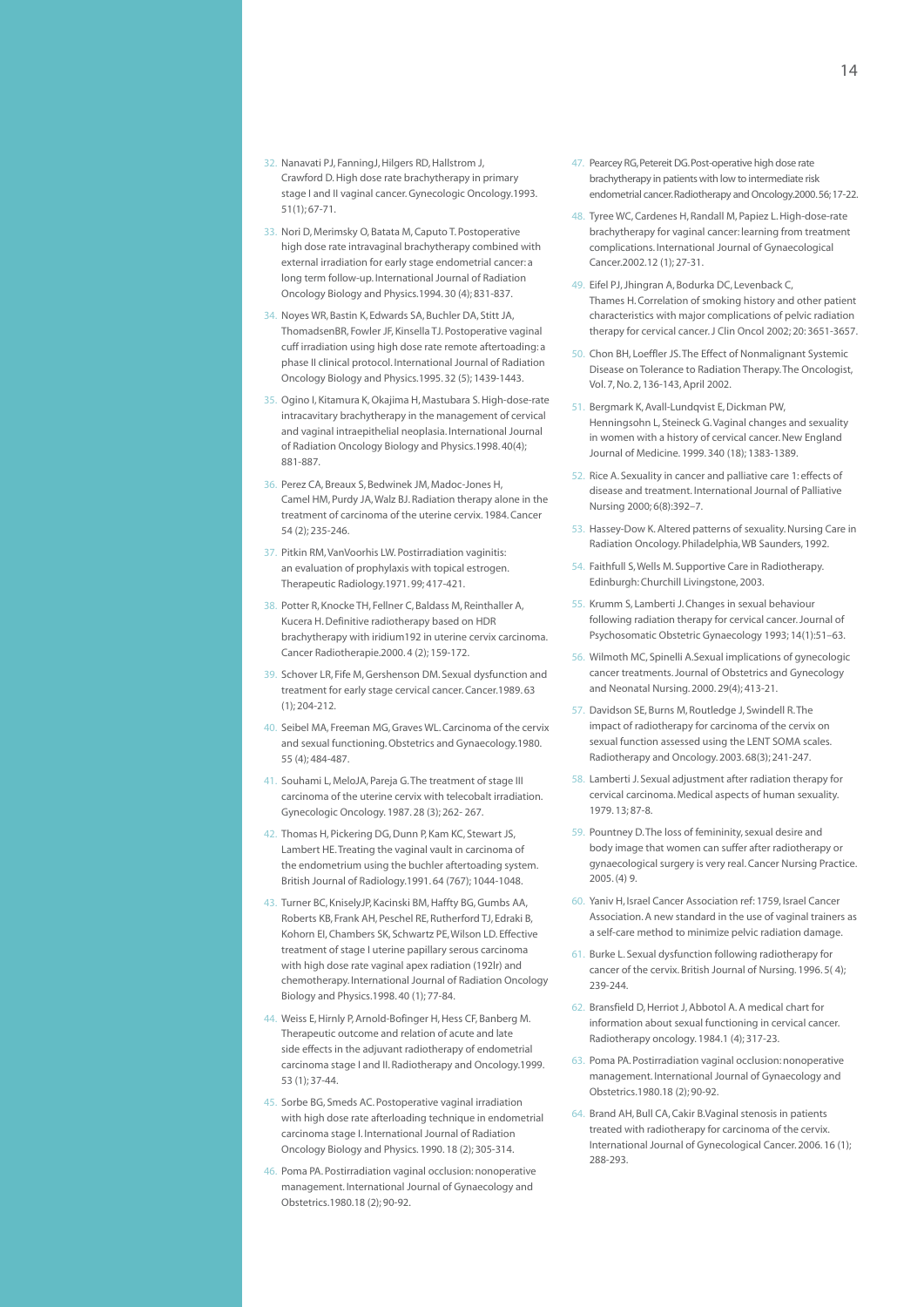- 65. Miles T, Johnson N, Vaginal dilator therapy for women receiving pelvic radiotherapy (Protocol). Cochrane Database of Systematic Reviews 2010, Issue 9. Art. No.: CD007291. DOI: 10.1002/14651858.CD007291.pub2.
- 66. Johnson N, Miles TP, Cornes P. Dilating the vagina to prevent damage from radiotherapy; systematic review of the literature. BJOG 2010. 117; 522-531.
- 67. Higgins JPT and Green S. Cochrane Handbook for Systematic Reviews of Interventions. Published by Wiley Cochrane Series. 2008.
- 68. Jeffries SA, Robinson JW, Craighead PS, Keats MR. An effective group psychoeducational intervention for improving compliance with vaginal dilation; a randomised trial. International Journal of Radiation Biology and Physics. 2006. 6 (4); 404-411.
- 69. Robinson JW, Faris PD, Scott CB. Psychoeducational group increases vaginal dilation for younger women and reduces sexual fears for women of all ages with gynecological carcinoma treated with radiotherapy. International Journal of Radiation Oncology Biology and Physics.1999.44; 497–506.
- 70. Miles TP and Johnson N. Systematic literature review, a randomised trial and a preference trial challenging the practice of vaginal dilation during radiotherapy. 13th Biennial Meeting of the International Gynaecological Cancer Society (IGCS 2010), Prague, Czech Republic, October 23-26, 2010.
- 71. Miles TP and Johnson N. Systematic literature review, a randomised trial and a preference trial challenging the practice of vaginal dilation during radiotherapy. International journal of Gynaecological cancer, 2010, in press.
- 72. Velaskar SM, Martha R, Mahantashetty U, Badakare JS, Shrivastava SK. Use of indigenous vaginal dilator in radiation induced vaginal stenosis. The Indian Journal of Occupational Therapy. 2007.34(1); 3-6.
- 73. Johnson N, Batchelor A, Lilford RJ. Experience with tissue expansion vaginoplasty. British Journal of Obstetrics and Gynaecology. 1991.98; 564-8.
- 74. Johnson N, Lilford RJ. The surgical treatment of gynaecological congenital malformations. In: Progress in Obstetrics and Gynaecology 8. Studd J edition. Vol. Chapter 25. Edinburgh : Churchill Livingstone, 1990; 413-431.
- 75. Crowther ME, Corney RH, Shepherd JH. Psychosexual implications of gynaecological cancer. BMJ. 1994. 308(6933); 869-70.
- 76. http://www.macmillan.org.uk/Cancerinformation/ Cancertreatment/Treatmenttypes/Radiotherapy/ Pelvicradiotherapyinwomen/Sexualeffects. aspx#DynamicJumpMenuManager\_6\_Anchor\_4
- 77. Das et al (2010) Long-term quality of life after radiotherapy for the treatment of anal cancer. Cancer Feb 15:822-829
- 78. Sobotkowski J, Markowska J, Fijuth J, Pietraszek A. Preliminary results of mitomycin C local application as post-treatment prevention of vaginal radiation-induced morbidity in women with cervical cancer. European Journal of Gynaecological Oncology. 2006. 27(4):356-8.
- 79. Morcel, K, Paniel, B-J, Rouizer, R. Sexual and functional results after nonsurgical or surgical creation of a neovagina in women with Mayer-Rokitansky-Küster-Hauser syndrome: a comparative study.